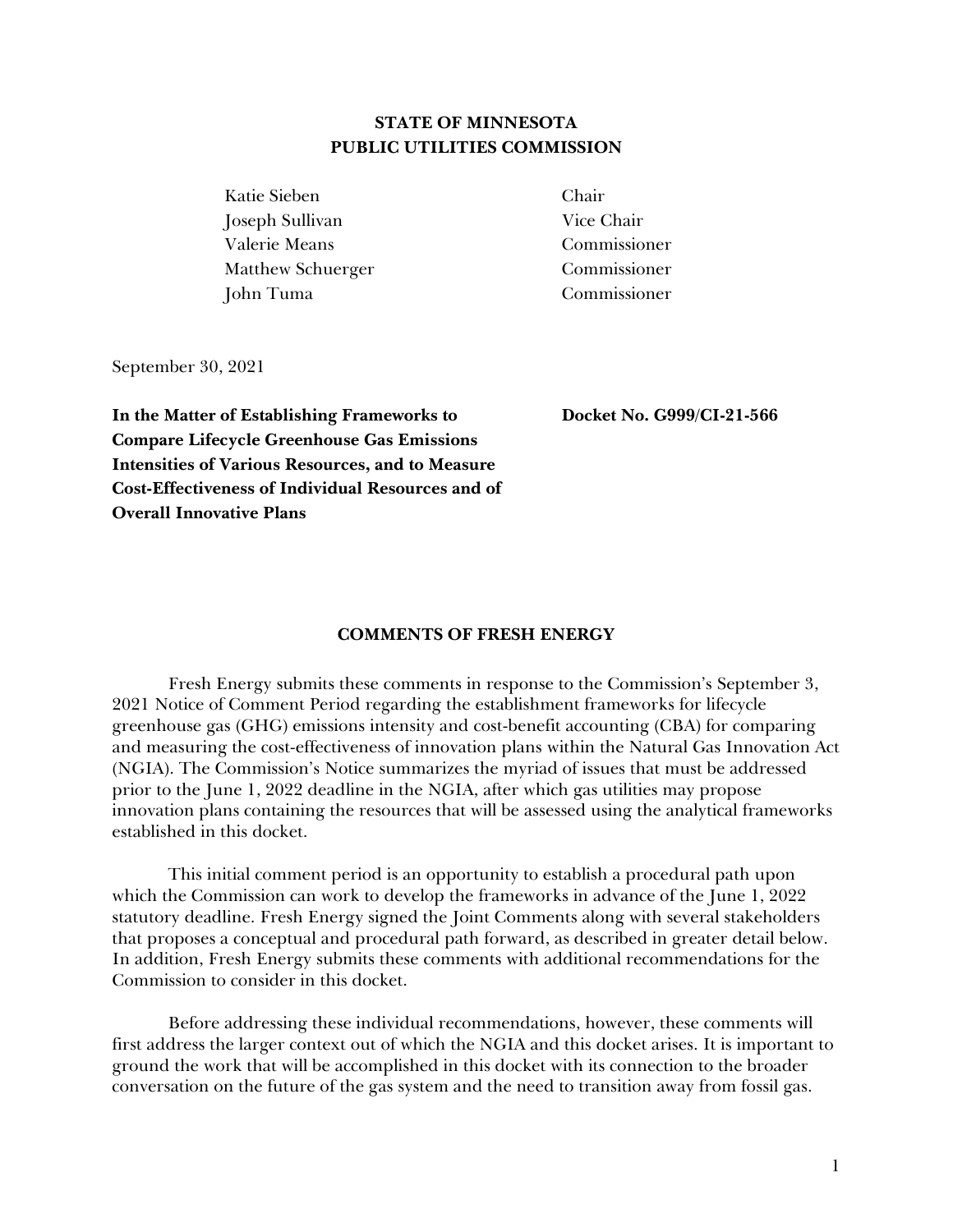## The Transition from Fossil Gas and the Role of Innovation Plans

While the immediate focus of this docket is to establish frameworks for costeffectiveness and carbon intensity for utility innovation plans, it is critical to consider the larger context that underlies this work—the climate crisis. The recent report from the Intergovernmental Panel on Climate Change (IPCC) underscores the urgency required to address this emergency. The IPCC report stresses the need to limit cumulative carbon emissions "reaching at least net zero  $CO<sub>2</sub>$  emissions," and notes that "[s]trong, rapid and sustained reductions in [methane] emissions would also limit the warming effect . . . and would improve air quality."<sup>1</sup>

Minnesota has an important role to play to address this global climate crisis and the state is currently falling short of its goals. According to the most recent data from the Minnesota Pollution Control Agency (MPCA), the state is not meeting the economy-wide GHG emission reduction goals established by the Next Generation Energy Act (NGEA). 2 In fact, fossil gas consumption (and thus, emissions) have risen over the past 15 years.<sup>3</sup> Even with recent advances in decarbonizing the electricity and transportation sectors, Minnesota will not meet its GHG emission reduction goals if it does not address the fossil gas system. We are thus at a critical juncture and must act now to put into place the policies that will get the state back on track to meet its statutory goals and achieve carbon neutrality by 2050.<sup>4</sup>

There is consensus amongst stakeholders that the fossil gas system must be decarbonized to meet these GHG emission reduction goals by 2050.<sup>5</sup> Over the past two years, Fresh Energy worked with a diverse group of stakeholders to discuss pathways to decarbonize Minnesota's fossil gas end uses. The group published the report, titled "Decarbonizing Minnesota's Natural Gas End Uses," in the summer of 2021. Fresh Energy was on the steering committee for this report and played a central, guiding role in its development. All stakeholders agreed that Minnesota must take definitive, immediate steps to reshape the current trajectory of fossil gas use in buildings and industry.

Fresh Energy supports a fossil gas decarbonization pathway that focuses on three technology-specific prongs that are discussed in the G21 report. <sup>6</sup> First, and foremost given the scale of building sector emissions, a decarbonization pathway should advance electrification paired with deep energy efficiency. Second, to deploy ground-source district energy systems to

<sup>&</sup>lt;sup>1</sup> INTERGOVERNMENTAL PANEL ON CLIMATE CHANGE, CLIMATE CHANGE 2021: THE PHYSICAL SCIENCE BASIS: SUMMARY FOR POLICYMAKERS (Aug. 7, 2021) 36.

<sup>&</sup>lt;sup>2</sup> MINN. POLLUTION CONTROL AGENCY, GREENHOUSE GAS EMISSIONS INVENTORY 2005-2018 (Mar. 17, 2021).

<sup>3</sup> CTR. FOR ENERGY & ENVT. & GREAT PLAINS INST., DECARBONIZING MINNESOTA'S NATURAL GAS END USES (JUL. 2021) 10 (hereinafter the "G21 Report").

<sup>&</sup>lt;sup>4</sup> The NGEA requires a reduction of 80 percent of GHG emissions by 2050, but more recent science support a zero-carbon by 2050 goal; this is the assumption used by the G21 Report for the scenarios it modeled.

 $<sup>5</sup>$  There is, however, a lack of consensus about the best way to achieve these goals, which will be the</sup> central discussion/conflict in the future of gas docket in 21-565.

<sup>6</sup> Fresh Energy, "What's Next for fossil gas in Minnesota? New report outlines decarbonization pathways and recommendations," Jul. 13, 2021, https://fresh-energy.org/whats-next-for-fossil-gas-in-minnesotanew-report-outlines-decarbonization-pathways-and-recommendations.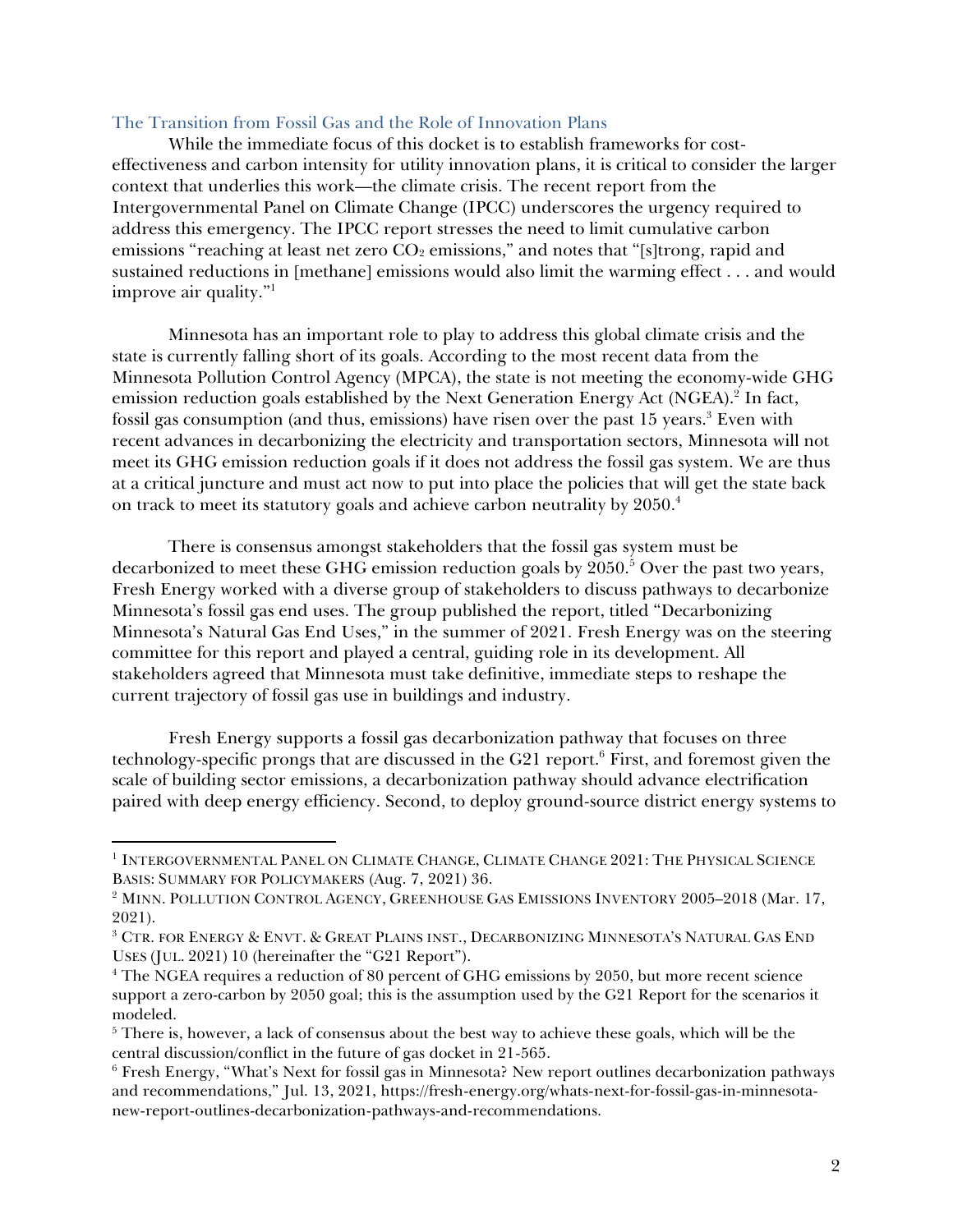mitigate peak electric demand. And third, a pathway should utilize a mix of electrification and non-fossil gaseous fuels like renewable natural gas (RNG), synthetic methane, and hydrogen in the industrial sector. These three prongs focus on the best and highest use case for the resource and sector under consideration.

In focusing on the best and highest use cases for these resources, especially the alternative gaseous fuels listed in NGIA, the Commission should view these resources through a realistic lens. Study after study has shown that the technical potential of many alternative gaseous fuels is limited and should be directed toward end uses where electrification may be difficult to accomplish. 7 In addition, alternative gaseous fuels like RNG present many of the same concerns as fossil gas, including methane leakage, air quality concerns, and health risks.<sup>8</sup> Under NGIA, utilities may propose any number of resources. The Commission should consider not only the resource's cost-effectiveness and carbon intensity through the frameworks established in this docket, but also whether that resource is scalable and the effect it has on the existing gas infrastructure and public health. Alternative gaseous fuels will play a role in a decarbonized future, but they should be deployed only to their best and highest use.

Next, these comments will briefly introduce the structure of the NGIA that is relevant to this docket. The NGIA allows utilities to propose resources for approval in their innovation plan. The list of innovative resources includes strategic electrification, energy efficiency, and district energy along with non-fossil gaseous technologies like biogas, renewable natural gas, power-to-hydrogen, power-to-ammonia, and carbon capture.<sup>9</sup>

Utilities may file innovation plans that include resources that "contribute to meeting the state's greenhouse gas and renewable energy goals."<sup>10</sup> In particular, NGIA requires the utility to calculate the GHG emissions reductions attributable to the plan and the cost-effectiveness of the resources from "the perspective of the utility, society, the utility's nonparticipating customers, and the utility's participating customers" compared to other innovative resources that could be deployed to reduce or avoid the same GHG emissions targeted by the innovative resource in question.

Section 21 of the NGIA requires the Commission to take the action in the present docket to issue frameworks to calculate the lifecycle GHG emission intensities by June 1, 2022.<sup>11</sup> The NGIA requires the Commission to approve a general framework to compare the lifecycle GHG emission intensities of the potential innovative resources as well as a cost-benefit analytic framework. The cost-benefit framework must take into account the total incremental cost of the plan/resource and the lifecycle GHG emissions avoided/reduced by the plan;

<sup>7</sup> *See, e.g.,* G21 Report at 34 (displaying costs curves for gaseous fuels in conservative and optimistic scenarios in 2030 and 2050 in Minnesota and showing that the state would have to rely upon synthetic natural gas for the majority of supply in both scenarios at a cost between approximately \$25 and \$55/mmBTU compared to approximately \$5/mmBTU for conventional, industrial fossil gas costs). <sup>8</sup> BRADY SEALS & ANDEE KRASNER, RMI, GAS STOVES: HEALTH AND AIR QUALITY IMPACTS AND SOLUTIONS (2020).

 $9$  MINN. STAT. § 216B.2427, subd. 1 (NGIA Sec. 20).

<sup>&</sup>lt;sup>10</sup> MINN. STAT. §216B.2427, subd. 2.

<sup>11</sup> MINN. STAT. § 216B.2428 (NGIA Sec. 21).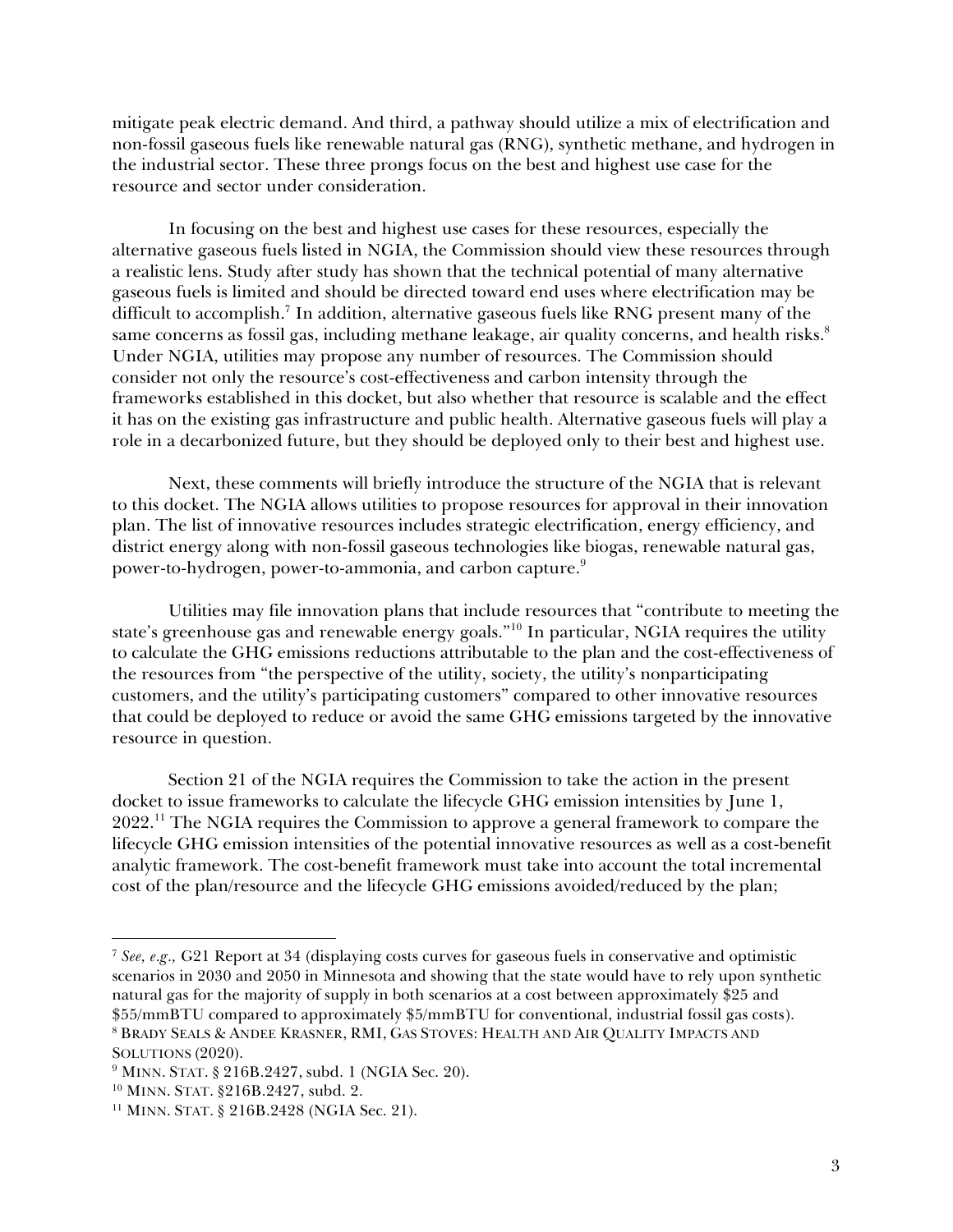additional costs and benefits; and a baseline cost-effectiveness criteria against which an innovation plan should be compared.

At this early stage in the proceeding it is reasonable for the Commission to focus on high-level guiding principles to apply in this docket and on the process that should be followed to develop the analytical frameworks by the June 1, 2022 deadline. The remainder of these comments will focus on guiding principles, procedure, and initial recommendations. In addition, Fresh Energy will provide more substantive technical comments in future comments.

# Guiding Principles

Fresh Energy will address broader guiding principles in the future of gas docket (21- 565), but these comments will highlight a subset of three guiding principles that are especially applicable here. These principles have emerged out of the G21 stakeholder report and from recent literature.

The first guiding principle is to set a clear direction for aligning the utility system with the climate imperative. This was the top recommendation made by authors of a 2020 RMI (formerly the Rocky Mountain Institute) study on decarbonizing the building sector.<sup>12</sup> The need for Minnesota to reduce GHG emissions from the fossil gas sector was introduced above and is a foundational element of NGIA itself—the first requirement of a utility's innovation plan is for the plan or resource to "contribute to meeting the state's greenhouse gas and renewable energy goals."<sup>13</sup> Further, the utility must show the total lifecycle GHG emissions the project will reduce or avoid using the frameworks developed in this docket.

Aligning the gas utility system with the statutory GHG reduction goals in this docket means looking at the issue from a quantitative and qualitative perspective. From the quantitative angle, it means establishing robust analytical frameworks. And from a qualitative perspective, it means viewing each innovation plan/resource with an eye toward whether that resource will contribute or delay the transition away from fossil gas, including whether it would add to the existing, long-lived fossil gas infrastructure. Investing time and resources into a technology or technologies with significant scalability limitations (i.e., most, if not all alternative gaseous fuels) means diverting time and resources from technologies or approaches such as electrification or efficiency that can be broadly adopted throughout the economy. It may also be an indicator that the resource is not being applied to its best and highest use potential, especially if the resource is simply being injected into the existing gas infrastructure.

A second, related guiding principle is to establish clear guidelines for alternative gaseous fuels. <sup>14</sup> The Commission is on the path to accomplishing this, but the RMI Report's authors caution that alternative fuels "have significant limitations" including scalability, cost, and technical maturity.<sup>15</sup> The RMI Report also cites a variety of studies, including those that have analyzed the Midwest, that have concluded that "the lowest-cost pathways for achieving a

<sup>&</sup>lt;sup>12</sup> SHERRI BILLIMORIA & MIKE HENCHEN, RMI, REGULATORY SOLUTIONS FOR BUILDING

DECARBONIZATION: TOOLS FOR COMMISSIONS AND OTHER REGULATORY AGENCIES (2020) 6 (hereinafter "RMI Report").

<sup>13</sup> MINN. STAT. § 216B.2427, subd. 2(a)(1).

<sup>&</sup>lt;sup>14</sup> BILLIMORIA & HENCHEN at 21-25.

<sup>15</sup> *Id*. at 21.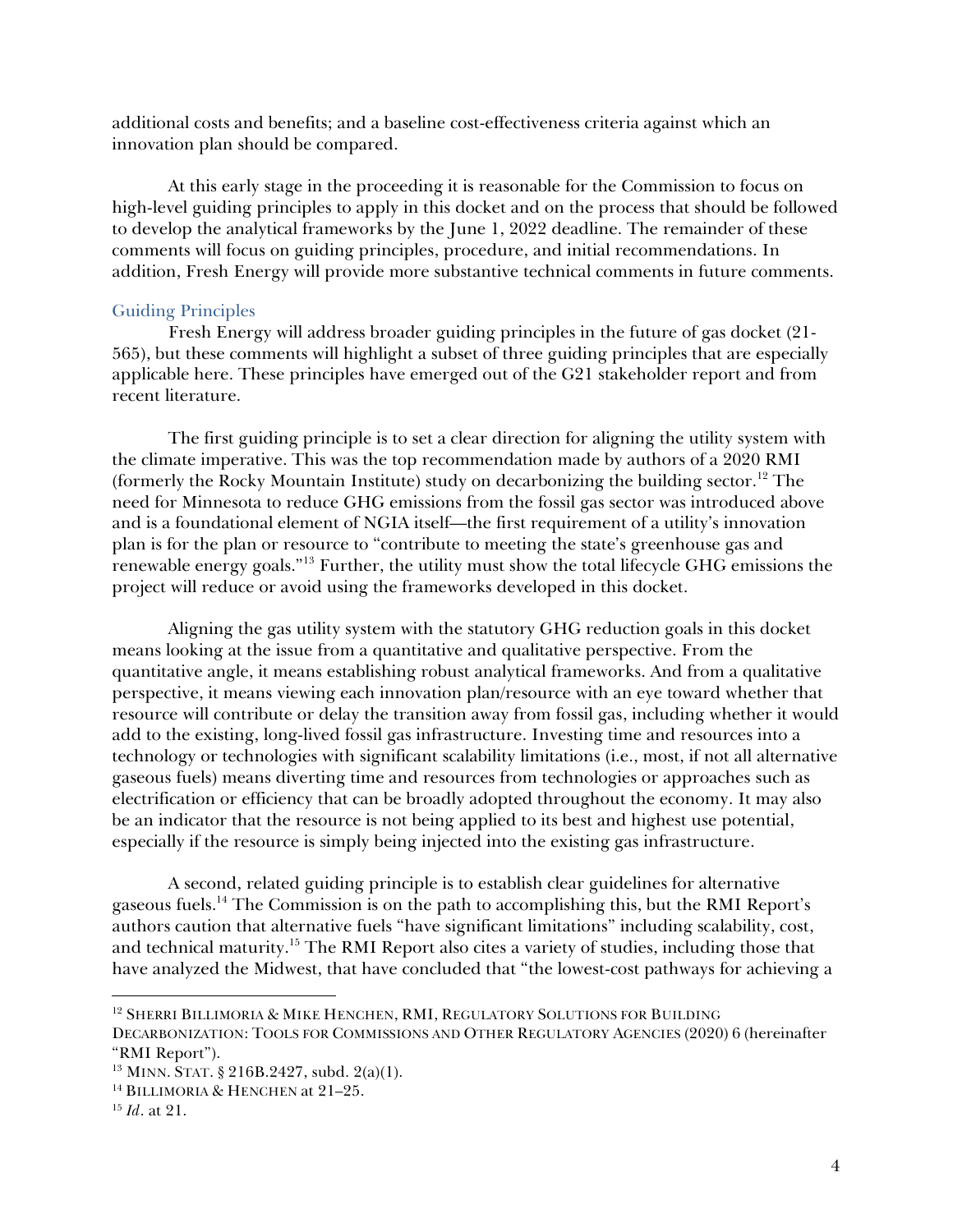1.5 degree climate-aligned future have concluded that residential and commercial buildings need to be electrified."<sup>16</sup> Again, alternative gaseous fuels, to the extent they play a role in a decarbonized economy, "may be more useful in applications that are hard to electrify . . . rather than the residential and commercial buildings sector."<sup>17</sup>

As the Commission establishes these clear guidelines for alternative gaseous fuels, the RMI study authors also recommend that any utility claims that "rely on offsetting emissions that continue in the gas system with claimed reductions elsewhere in the economy, must be held to rigorous standards" and that these standards will fail "if substantial direct emissions of CO2 remain, and if offset accounting does not guarantee that negative emissions are additional to those that could have occurred through other means."<sup>18</sup> In addition, the RMI Report authors noted that alternative gaseous fuels may compete with demand in other sectors<sup>19</sup> and highlighted the importance of establishing clear guidelines.

Finally, the third guiding principle is to emphasize the importance of consumer protection and equity in designing the analytical frameworks and eventually assessing utilities' innovation plans. The G21 stakeholder group reached consensus on this general principle<sup>20</sup> and it appears throughout other reports on this topic as well. For instance, a recent Regulatory Assistance Project report declared this as a "universal and persistent challenge" to "ensure that all communities are able to access these opportunities and that they are equitably represented in related decisions that affect them."<sup>21</sup>

Fresh Energy does not believe that a business-as-usual approach is sustainable, much less affordable, for Minnesota ratepayers or the environment. This past winter, we saw how volatile the fossil gas market can be and we face the prospect of increasing rates and bills yearafter-year. The gas system continues to expand with investments that will take decades to pay off. A transition from the fossil gas system will not be without costs, but through smart, targeted, cost-effective investments, the Commission can ensure that the costs are minimized and borne equitably. A significant step forward can be made in this docket to advance this goal. Accordingly, Fresh Energy is committed to working with the Commission to establish robust methodologies that follow these guiding principles because the greatest risk is that ratepayers will bear the costs of expensive, untested technologies that will not help Minnesota achieve its GHG emission reduction goals.

<sup>20</sup> CTR. FOR ENERGY & ENVT. & GREAT PLAINS INST., DECARBONIZING MINNESOTA'S NATURAL GAS END USES (JUL. 2021) 4–6 (encompassing recommendations 1 and 25).

<sup>16</sup> *Id.*

<sup>17</sup> *Id.*

<sup>18</sup> *Id.* at 24.

<sup>19</sup> The G21 Report made a similar finding/assumption. *See* G21 Report at 33 (noting that competition from the liquid fuel transportation market drove assumptions about the supply of decarbonized gaseous fuels).

<sup>21</sup> RAP Report at 7.